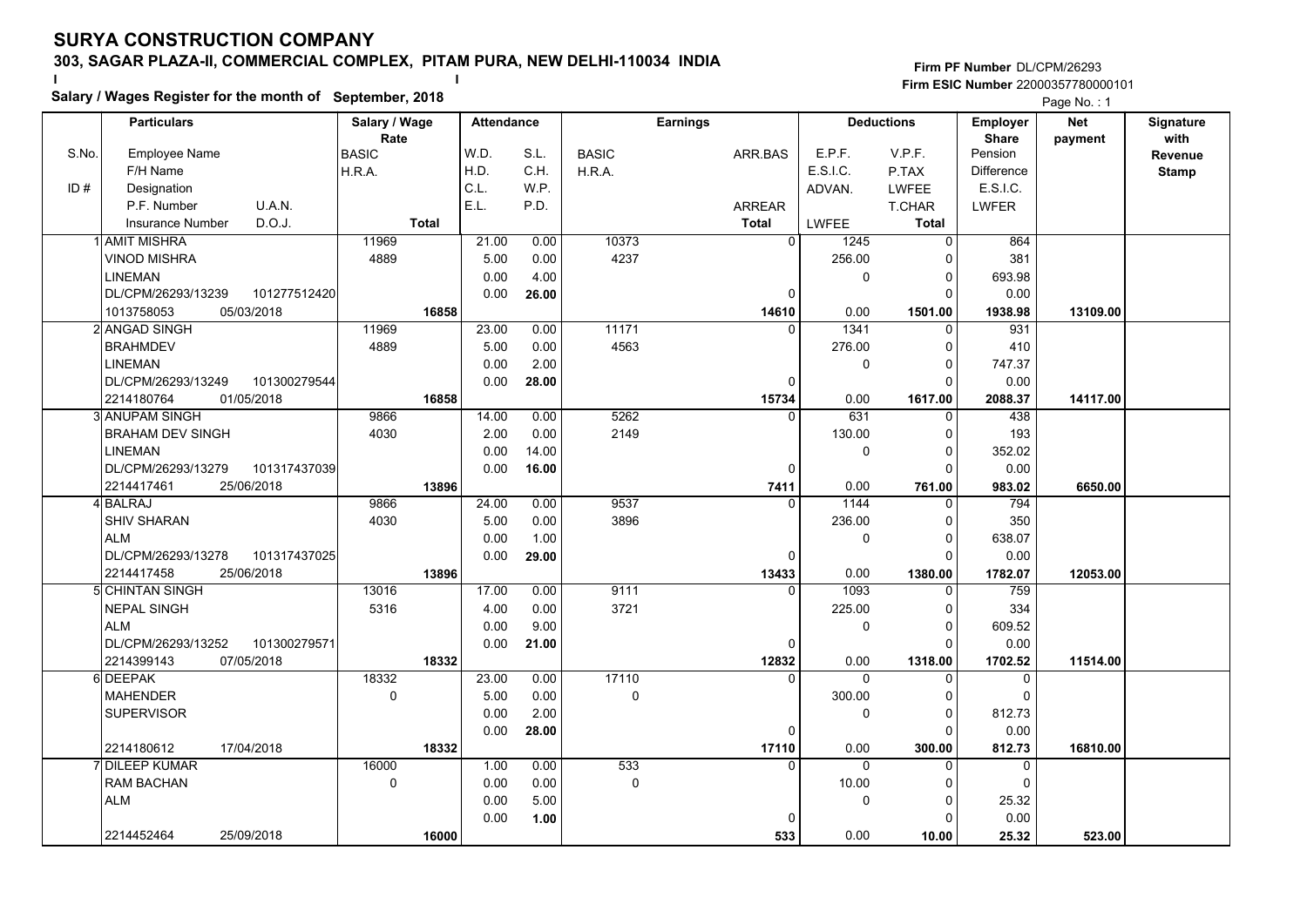**Salary / Wages Register for the month of September, 2018 <sup>I</sup> <sup>I</sup>**

|       | Salary / Wages Register for the month of September, 2018 |                |               | Page No.: 2       |              |                   |                    |                      |                            |            |              |
|-------|----------------------------------------------------------|----------------|---------------|-------------------|--------------|-------------------|--------------------|----------------------|----------------------------|------------|--------------|
|       | <b>Particulars</b>                                       | Salary / Wage  |               | <b>Attendance</b> |              | <b>Earnings</b>   |                    | <b>Deductions</b>    | Employer                   | <b>Net</b> | Signature    |
|       |                                                          | Rate           |               |                   |              |                   |                    |                      | <b>Share</b>               | payment    | with         |
| S.No. | <b>Employee Name</b>                                     | <b>BASIC</b>   | W.D.          | S.L.              | <b>BASIC</b> | ARR.BAS           | E.P.F.             | V.P.F.               | Pension                    |            | Revenue      |
|       | F/H Name                                                 | H.R.A.         | H.D.          | C.H.              | H.R.A.       |                   | E.S.I.C.           | P.TAX                | <b>Difference</b>          |            | <b>Stamp</b> |
| ID#   | Designation                                              |                | C.L.          | W.P.              |              |                   | ADVAN.             | <b>LWFEE</b>         | E.S.I.C.                   |            |              |
|       | P.F. Number<br>U.A.N.                                    |                | E.L.          | P.D.              |              | <b>ARREAR</b>     |                    | T.CHAR               | <b>LWFER</b>               |            |              |
|       | D.O.J.<br><b>Insurance Number</b>                        | <b>Total</b>   |               |                   |              | Total             | <b>LWFEE</b>       | <b>Total</b>         |                            |            |              |
|       | 8 HARISH VERMA                                           | 18332          | 24.00         | 0.00              | 15888        | $\overline{0}$    | 0                  | $\Omega$             | $\overline{0}$             |            |              |
|       | <b>DILBAGH SINGH</b>                                     | $\mathbf 0$    | 2.00          | 0.00              | 0            |                   | 279.00             | O                    | $\Omega$                   |            |              |
|       | <b>SUPERVISOR</b>                                        |                | 0.00          | 4.00              |              |                   | 0                  | $\Omega$<br>$\Omega$ | 754.68                     |            |              |
|       |                                                          |                | 0.00          | 26.00             |              | $\Omega$          |                    |                      | 0.00                       |            |              |
|       | 1314922032<br>01/05/2018                                 | 18332<br>18332 |               |                   | 9777         | 15888<br>$\Omega$ | 0.00               | 279.00               | 754.68                     | 15609.00   |              |
|       | 9İ KAPIL BHARDWAJ<br><b>SANTOSH BHARDWAJ</b>             | $\mathbf 0$    | 14.00<br>2.00 | 0.00<br>0.00      | $\mathbf 0$  |                   | $\Omega$<br>172.00 | $\Omega$<br>O        | $\mathbf 0$<br>$\mathbf 0$ |            |              |
|       | <b>SUPERVISOR</b>                                        |                | 0.00          | 14.00             |              |                   | 0                  | $\Omega$             | 464.41                     |            |              |
|       |                                                          |                | 0.00          | 16.00             |              | 0                 |                    | ŋ                    | 0.00                       |            |              |
|       | 1014258211<br>04/06/2018                                 | 18332          |               |                   |              | 9777              | 0.00               | 172.00               | 464.41                     | 9605.00    |              |
|       | 10 MAHENDER PRATAP SINGH                                 | 9866           | 18.00         | 0.00              | 7235         | $\Omega$          | 868                | $\mathbf{0}$         | 603                        |            |              |
|       | <b>GARJAN SINGH</b>                                      | 4030           | 4.00          | 0.00              | 2955         |                   | 179.00             | $\Omega$             | 265                        |            |              |
|       | <b>ALM</b>                                               |                | 0.00          | 8.00              |              |                   | 0                  | ŋ                    | 484.03                     |            |              |
|       | DL/CPM/26293/13280<br>101317437041                       |                | 0.00          | 22.00             |              | $\Omega$          |                    | ∩                    | 0.00                       |            |              |
|       | 2214417466<br>25/06/2018                                 | 13896          |               |                   |              | 10190             | 0.00               | 1047.00              | 1352.03                    | 9143.00    |              |
|       | 11 MANISH KUMAR                                          | 18332          | 22.00         | 0.00              | 15277        | $\Omega$          | $\Omega$           | 0                    | $\Omega$                   |            |              |
|       | <b>SURAJ DEV</b>                                         | $\mathbf 0$    | 3.00          | 0.00              | $\Omega$     |                   | 268.00             | $\Omega$             | $\Omega$                   |            |              |
|       | <b>SUPERVISOR</b>                                        |                | 0.00          | 5.00              |              |                   | 0                  | $\mathbf{0}$         | 725.66                     |            |              |
|       |                                                          |                | 0.00          | 25.00             |              | 0                 |                    | $\Omega$             | 0.00                       |            |              |
|       | 2214234757<br>04/04/2018                                 | 18332          |               |                   |              | 15277             | 0.00               | 268.00               | 725.66                     | 15009.00   |              |
|       | 12 MANOJ                                                 | 13016          | 25.00         | 0.00              | 12582        | 0                 | 1510               | $\Omega$             | 1048                       |            |              |
|       | <b>RAM PAL</b>                                           | 5316           | 4.00          | 0.00              | 5139         |                   | 311.00             | 0                    | 462                        |            |              |
|       | <b>SUPERVISOR</b>                                        |                | 0.00          | 1.00              |              |                   | 0                  | O                    | 841.75                     |            |              |
|       | 101266234246<br>DL/CPM/26293/13228                       |                | 0.00          | 29.00             |              | $\Omega$          |                    | $\Omega$             | 0.00                       |            |              |
|       | 2214376915<br>01/02/2018                                 | 18332          |               |                   |              | 17721             | 0.00               | 1821.00              | 2351.75                    | 15900.00   |              |
|       | 13 MANOJ KUMAR                                           | 11969          | 25.00         | 0.00              | 11570        | 0                 | 1388               | 0                    | 964                        |            |              |
|       | JIVA RAM                                                 | 4889           | 4.00          | 0.00              | 4726         |                   | 286.00             | $\Omega$             | 424                        |            |              |
|       | <b>LINEMAN</b>                                           |                | 0.00          | 1.00              |              |                   | 0                  | $\Omega$             | 774.06                     |            |              |
|       | DL/CPM/26293/13256<br>101240057618                       |                | 0.00          | 29.00             |              | $\Omega$          |                    | $\Omega$             | 0.00                       |            |              |
|       | 2213837722<br>15/05/2018                                 | 16858          |               |                   |              | 16296             | 0.00               | 1674.00              | 2162.06                    | 14622.00   |              |
|       | 14 MUNNA LAL                                             | 11969          | 25.00         | 0.00              | 11969        | $\Omega$          | 1436               |                      | 997                        |            |              |
|       | <b>RAM KHILARI</b>                                       | 4889           | 5.00          | 0.00              | 4889         |                   | 296.00             | $\Omega$             | 439                        |            |              |
|       | OFFICE ASSTT.                                            |                | 0.00          | 0.00              |              |                   | 0                  | 0                    | 800.76                     |            |              |
|       | 101265601745<br>DL/CPM/26293/13221                       |                | 0.00          | 30.00             |              |                   |                    |                      | 0.00                       |            |              |
|       | 01/02/2018<br>2213697292                                 | 16858          |               |                   |              | 16858             | 0.00               | 1732.00              | 2236.76                    | 15126.00   |              |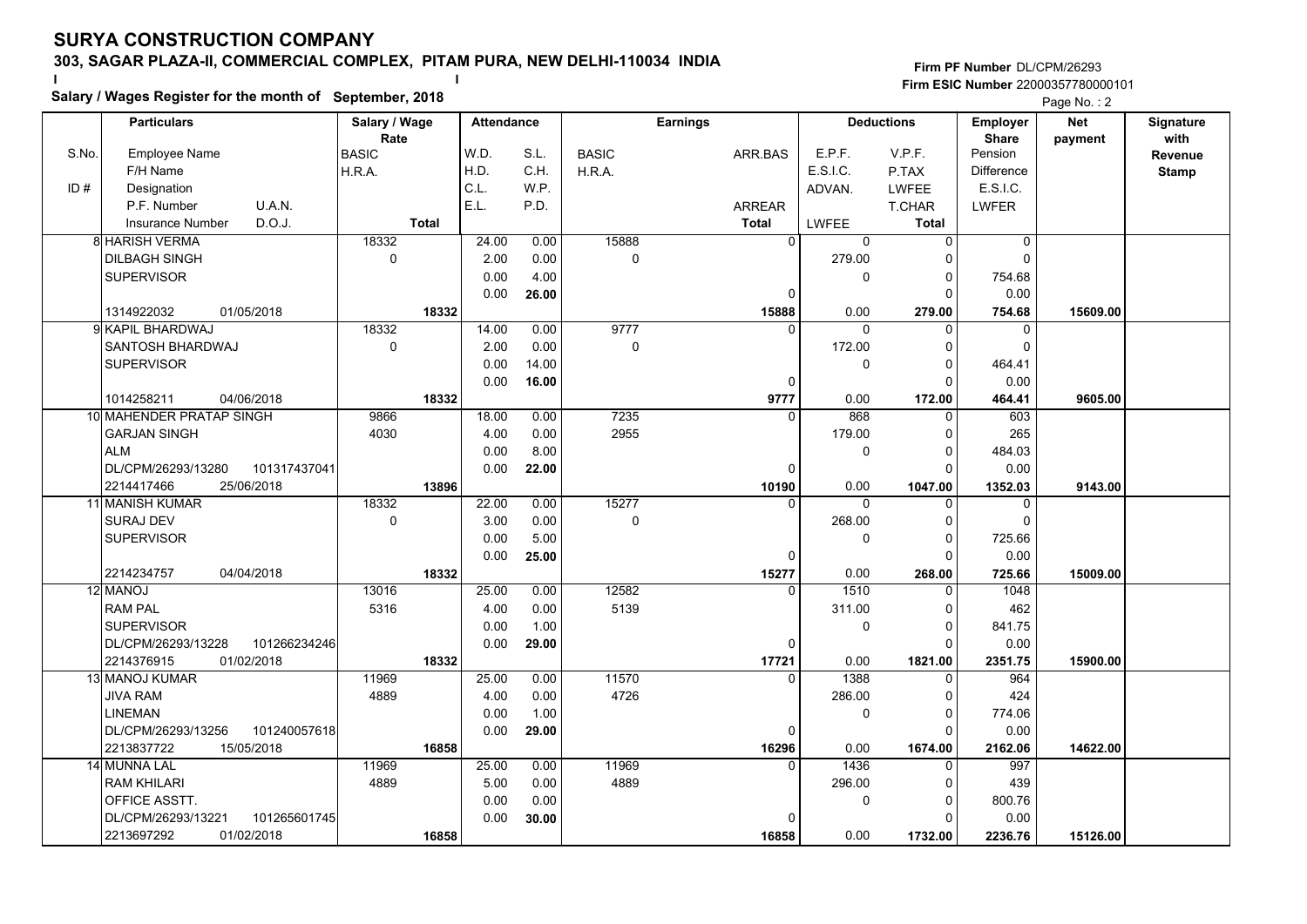**Salary / Wages Register for the month of September, 2018 <sup>I</sup> <sup>I</sup>**

|       | Salary / Wages Register for the month of September, 2018 |               | Page No.: 3       |       |              |                 |                   |              |                   |            |              |
|-------|----------------------------------------------------------|---------------|-------------------|-------|--------------|-----------------|-------------------|--------------|-------------------|------------|--------------|
|       | <b>Particulars</b>                                       | Salary / Wage | <b>Attendance</b> |       |              | <b>Earnings</b> | <b>Deductions</b> |              | Employer          | <b>Net</b> | Signature    |
|       |                                                          | Rate          |                   |       |              |                 |                   |              | <b>Share</b>      | payment    | with         |
| S.No. | <b>Employee Name</b>                                     | <b>BASIC</b>  | W.D.              | S.L.  | <b>BASIC</b> | ARR.BAS         | E.P.F.            | V.P.F.       | Pension           |            | Revenue      |
|       | F/H Name                                                 | H.R.A.        | H.D.              | C.H.  | H.R.A.       |                 | E.S.I.C.          | P.TAX        | <b>Difference</b> |            | <b>Stamp</b> |
| ID#   | Designation                                              |               | C.L.              | W.P.  |              |                 | ADVAN.            | <b>LWFEE</b> | E.S.I.C.          |            |              |
|       | P.F. Number<br>U.A.N.                                    |               | E.L.              | P.D.  |              | <b>ARREAR</b>   |                   | T.CHAR       | <b>LWFER</b>      |            |              |
|       | D.O.J.<br><b>Insurance Number</b>                        | <b>Total</b>  |                   |       |              | <b>Total</b>    | <b>LWFEE</b>      | <b>Total</b> |                   |            |              |
|       | 15 MURARI JHA                                            | 9866          | 25.00             | 0.00  | 9537         | $\overline{0}$  | 1144              | 0            | 794               |            |              |
|       | SURYA NARAIN JHA                                         | 4030          | 4.00              | 0.00  | 3896         |                 | 236.00            | $\Omega$     | 350               |            |              |
|       | <b>LINEMAN</b>                                           |               | 0.00              | 1.00  |              |                 | 0                 | $\Omega$     | 638.07            |            |              |
|       | DL/CPM/26293/12959<br>100738661915                       |               | 0.00              | 29.00 |              | $\Omega$        |                   | $\Omega$     | 0.00              |            |              |
|       | 1106533456<br>01/02/2018                                 | 13896         |                   |       |              | 13433           | 0.00              | 1380.00      | 1782.07           | 12053.00   |              |
|       | 16 NARESH KUMAR                                          | 16000         | 1.00              | 0.00  | 533          |                 | $\Omega$          | $\Omega$     | $\mathbf 0$       |            |              |
|       | <b>RAM KISHAN KHATRI</b>                                 | $\mathbf 0$   | 0.00              | 0.00  | $\mathbf 0$  |                 | 10.00             | $\Omega$     | $\mathbf 0$       |            |              |
|       | <b>ALM</b>                                               |               | 0.00              | 26.00 |              |                 | 0                 | $\Omega$     | 25.32             |            |              |
|       |                                                          |               | 0.00              | 1.00  |              | 0               |                   | ŋ            | 0.00              |            |              |
|       | 2214324276<br>04/09/2018                                 | 16000         |                   |       |              | 533             | 0.00              | 10.00        | 25.32             | 523.00     |              |
|       | 17 NEERAJ                                                | 16858         | 25.00             | 0.00  | 16296        | $\Omega$        | $\Omega$          | $\mathbf{0}$ | $\mathbf 0$       |            |              |
|       | <b>RAMLADETE</b>                                         | $\mathsf 0$   | 4.00              | 0.00  | 0            |                 | 286.00            | $\Omega$     | $\Omega$          |            |              |
|       | LINEMAN                                                  |               | 0.00              | 1.00  |              |                 | 0                 | $\Omega$     | 774.06            |            |              |
|       |                                                          |               | 0.00              | 29.00 |              | $\Omega$        |                   | ŋ            | 0.00              |            |              |
|       | 2212943839<br>01/03/2018                                 | 16858         |                   |       |              | 16296           | 0.00              | 286.00       | 774.06            | 16010.00   |              |
|       | 18 PARDEEP                                               | 16858         | 25.00             | 0.00  | 16296        | $\Omega$        | $\Omega$          | $\Omega$     | $\Omega$          |            |              |
|       | <b>CHETRAM</b>                                           | $\mathbf 0$   | 4.00              | 0.00  | $\Omega$     |                 | 286.00            | $\Omega$     | $\Omega$          |            |              |
|       | LINEMAN                                                  |               | 0.00              | 1.00  |              |                 | 0                 | $\Omega$     | 774.06            |            |              |
|       |                                                          |               | 0.00              | 29.00 |              | 0               |                   | $\Omega$     | 0.00              |            |              |
|       | 06/03/2018<br>2212355754                                 | 16858         |                   |       |              | 16296           | 0.00              | 286.00       | 774.06            | 16010.00   |              |
|       | 19 PAWAN KUMAR                                           | 20000         | 25.00             | 0.00  | 20000        |                 | $\Omega$          | $\Omega$     | $\Omega$          |            |              |
|       | <b>SAHAB SINGH</b>                                       | $\mathsf 0$   | 5.00              | 0.00  | 0            |                 | 350.00            | $\Omega$     | $\mathbf 0$       |            |              |
|       | <b>SUPERVISOR</b>                                        |               | 0.00              | 0.00  |              |                 | 0                 | $\Omega$     | 950.00            |            |              |
|       |                                                          |               | 0.00              | 30.00 |              | 0               |                   | $\Omega$     | 0.00              |            |              |
|       | 2214376913<br>01/02/2018                                 | 20000         |                   |       |              | 20000           | 0.00              | 350.00       | 950.00            | 19650.00   |              |
|       | 20 PRASHANT KUMAR PANDEY                                 | 9866          | 18.00             | 0.00  | 6906         | 0               | 829               | 0            | 575               |            |              |
|       | <b>BIRENDRA PANDEY</b>                                   | 4030          | 3.00              | 0.00  | 2821         |                 | 171.00            | $\Omega$     | 254               |            |              |
|       | <b>ALM</b>                                               |               | 0.00              | 9.00  |              |                 | 0                 | $\Omega$     | 462.03            |            |              |
|       | DL/CPM/26293/13250<br>101300279563                       |               | 0.00              | 21.00 |              | $\Omega$        |                   | $\Omega$     | 0.00              |            |              |
|       | 2214399128<br>07/05/2018                                 | 13896         |                   |       |              | 9727            | 0.00              | 1000.00      | 1291.03           | 8727.00    |              |
|       | 21 RAHUL                                                 | 9866          | 25.00             | 0.00  | 9866         | $\Omega$        | 1184              | 0            | 822               |            |              |
|       | JILE SINGH                                               | 4030          | 5.00              | 0.00  | 4030         |                 | 244.00            | $\Omega$     | 362               |            |              |
|       | LINEMAN                                                  |               | 0.00              | 0.00  |              |                 | 0                 | 0            | 660.06            |            |              |
|       | DL/CPM/26293/13282<br>101317643183                       |               | 0.00              | 30.00 |              |                 |                   |              | 0.00              |            |              |
|       | 2214417463<br>25/06/2018                                 | 13896         |                   |       |              | 13896           | 0.00              | 1428.00      | 1844.06           | 12468.00   |              |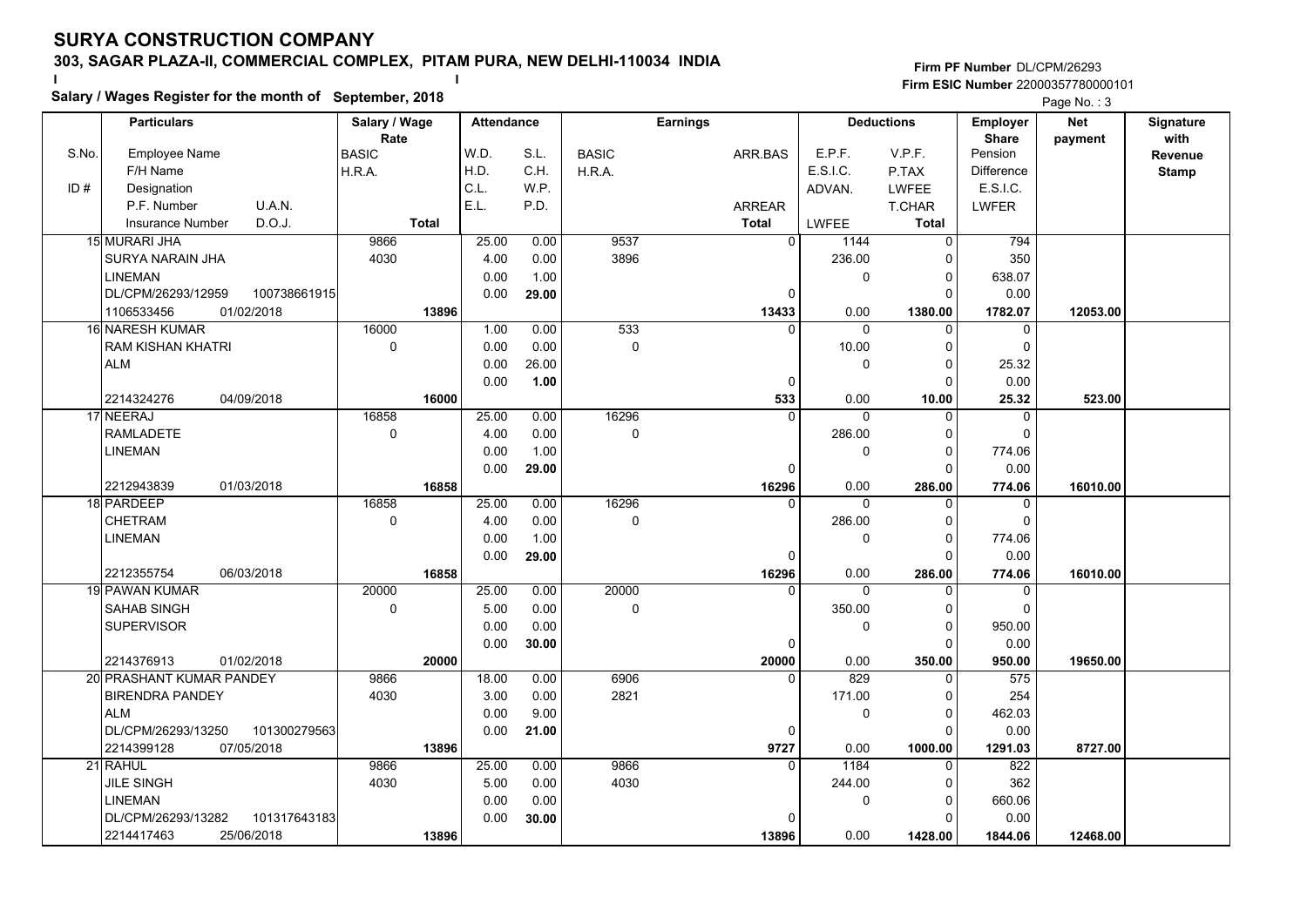**Salary / Wages Register for the month of September, 2018 <sup>I</sup> <sup>I</sup>**

|       | Salary / wages Register for the month of September, 2018 |               |       | Page No.: 4       |              |                 |                     |                   |                   |            |              |
|-------|----------------------------------------------------------|---------------|-------|-------------------|--------------|-----------------|---------------------|-------------------|-------------------|------------|--------------|
|       | <b>Particulars</b>                                       | Salary / Wage |       | <b>Attendance</b> |              | <b>Earnings</b> |                     | <b>Deductions</b> | <b>Employer</b>   | <b>Net</b> | Signature    |
|       |                                                          | Rate          |       |                   |              |                 |                     |                   | <b>Share</b>      | payment    | with         |
| S.No. | <b>Employee Name</b>                                     | <b>BASIC</b>  | W.D.  | S.L.              | <b>BASIC</b> | ARR.BAS         | E.P.F.              | V.P.F.            | Pension           |            | Revenue      |
|       | F/H Name                                                 | H.R.A.        | H.D.  | C.H.              | H.R.A.       |                 | E.S.I.C.            | P.TAX             | <b>Difference</b> |            | <b>Stamp</b> |
| ID#   | Designation                                              |               | C.L.  | W.P.              |              |                 | ADVAN.              | <b>LWFEE</b>      | E.S.I.C.          |            |              |
|       | P.F. Number<br>U.A.N.                                    |               | E.L.  | P.D.              |              | <b>ARREAR</b>   |                     | <b>T.CHAR</b>     | <b>LWFER</b>      |            |              |
|       | D.O.J.<br><b>Insurance Number</b>                        | <b>Total</b>  |       |                   |              | <b>Total</b>    | <b>LWFEE</b>        | <b>Total</b>      |                   |            |              |
|       | <b>22 RAHUL KUMAR</b>                                    | 9866          | 22.00 | 0.00              | 8551         |                 | $\Omega$<br>1026    | $\Omega$          | 712               |            |              |
|       | <b>RANVEER SINGH</b>                                     | 4030          | 4.00  | 0.00              | 3493         |                 | 211.00              | $\Omega$          | 314               |            |              |
|       | <b>ALM</b>                                               |               | 0.00  | 4.00              |              |                 | 0                   | 0                 | 572.09            |            |              |
|       | DL/CPM/26293/13253<br>101300279585                       |               | 0.00  | 26.00             |              |                 | $\Omega$            | $\Omega$          | 0.00              |            |              |
|       | 2214399157<br>07/05/2018                                 | 13896         |       |                   |              | 12044           | 0.00                | 1237.00           | 1598.09           | 10807.00   |              |
|       | 23 RAJ KISHOR                                            | 9866          | 22.00 | 0.00              | 8222         |                 | 987<br><sup>0</sup> | $\Omega$          | 685               |            |              |
|       | JAI RAM PARSAD                                           | 4030          | 3.00  | 0.00              | 3358         |                 | 203.00              | 0                 | 302               |            |              |
|       | <b>ALM</b>                                               |               | 0.00  | 5.00              |              |                 | 0                   | ŋ                 | 550.05            |            |              |
|       | DL/CPM/26293/13187<br>100291959156                       |               | 0.00  | 25.00             |              |                 | $\Omega$            | ŋ                 | 0.00              |            |              |
|       | 2213658596<br>01/02/2018                                 | 13896         |       |                   |              | 11580           | 0.00                | 1190.00           | 1537.05           | 10390.00   |              |
|       | 24 RAM KUMAR                                             | 11969         | 25.00 | 0.00              | 11969        |                 | 1436<br>$\Omega$    | $\Omega$          | 997               |            |              |
|       | DAYANAND                                                 | 4889          | 5.00  | 0.00              | 4889         |                 | 296.00              | 0                 | 439               |            |              |
|       | OFFICE ASSTT.                                            |               | 0.00  | 0.00              |              |                 | 0                   | $\Omega$          | 800.76            |            |              |
|       | DL/CPM/26293/13220<br>101265601732                       |               | 0.00  | 30.00             |              |                 | $\Omega$            | $\Omega$          | 0.00              |            |              |
|       | 2213556174<br>01/02/2018                                 | 16858         |       |                   |              | 16858           | 0.00                | 1732.00           | 2236.76           | 15126.00   |              |
|       | 25 RAUSHAN KUMAR SINGH                                   | 9866          | 25.00 | 0.00              | 9866         |                 | 1184<br>$\Omega$    | $\Omega$          | 822               |            |              |
|       | <b>ARUN KUMAR SINGH</b>                                  | 4030          | 5.00  | 0.00              | 4030         |                 | 244.00              | $\Omega$          | 362               |            |              |
|       | <b>ALM</b>                                               |               | 0.00  | 0.00              |              |                 | 0                   | $\Omega$          | 660.06            |            |              |
|       | DL/CPM/26293/2106<br>100553871143                        |               | 0.00  | 30.00             |              |                 | $\Omega$            | $\Omega$          | 0.00              |            |              |
|       | 2214030355<br>01/06/2015                                 | 13896         |       |                   |              | 13896           | 0.00                | 1428.00           | 1844.06           | 12468.00   |              |
|       | 26 SHAYAM JI                                             | 11969         | 24.00 | 0.00              | 10772        |                 | 1293<br>0           | 0                 | 897               |            |              |
|       | <b>MAHESH CHAND</b>                                      | 4889          | 3.00  | 0.00              | 4400         |                 | 266.00              | 0                 | 396               |            |              |
|       | LINEMAN                                                  |               | 0.00  | 3.00              |              |                 | 0                   | $\Omega$          | 720.67            |            |              |
|       | 101266026628<br>DL/CPM/26293/13227                       |               | 0.00  | 27.00             |              |                 | 0                   | $\Omega$          | 0.00              |            |              |
|       | 01/02/2018<br>2214376896                                 | 16858         |       |                   |              | 15172           | 0.00                | 1559.00           | 2013.67           | 13613.00   |              |
|       | 27 SUNIL SINGH YADAV                                     | 9866          | 17.00 | 0.00              | 6577         |                 | 789<br>$\Omega$     | 0                 | 548               |            |              |
|       | SURENDRA SINGH                                           | 4030          | 3.00  | 0.00              | 2687         |                 | 163.00              | $\Omega$          | 241               |            |              |
|       | <b>ALM</b>                                               |               | 0.00  | 10.00             |              |                 | 0                   | $\Omega$          | 440.04            |            |              |
|       | DL/CPM/26293/13281<br>100603072799                       |               | 0.00  | 20.00             |              |                 | $\Omega$            | $\Omega$          | 0.00              |            |              |
|       | 2214417471<br>25/06/2018                                 | 13896         |       |                   |              | 9264            | 0.00                | 952.00            | 1229.04           | 8312.00    |              |
|       | 28 SURJEET PAL                                           | 13016         | 25.00 | 0.00              | 12582        |                 | $\Omega$<br>1510    | $\Omega$          | 1048              |            |              |
|       | <b>BEGRAJ PAL</b>                                        | 5316          | 4.00  | 0.00              | 5139         |                 | 311.00              | O                 | 462               |            |              |
|       | <b>SUPERVISOR</b>                                        |               | 0.00  | 1.00              |              |                 | 0                   | 0                 | 841.75            |            |              |
|       | 100523794696<br>DL/CPM/26293/13213                       |               | 0.00  | 29.00             |              |                 |                     |                   | 0.00              |            |              |
|       | 1013731159<br>01/02/2018                                 | 18332         |       |                   |              | 17721           | 0.00                | 1821.00           | 2351.75           | 15900.00   |              |